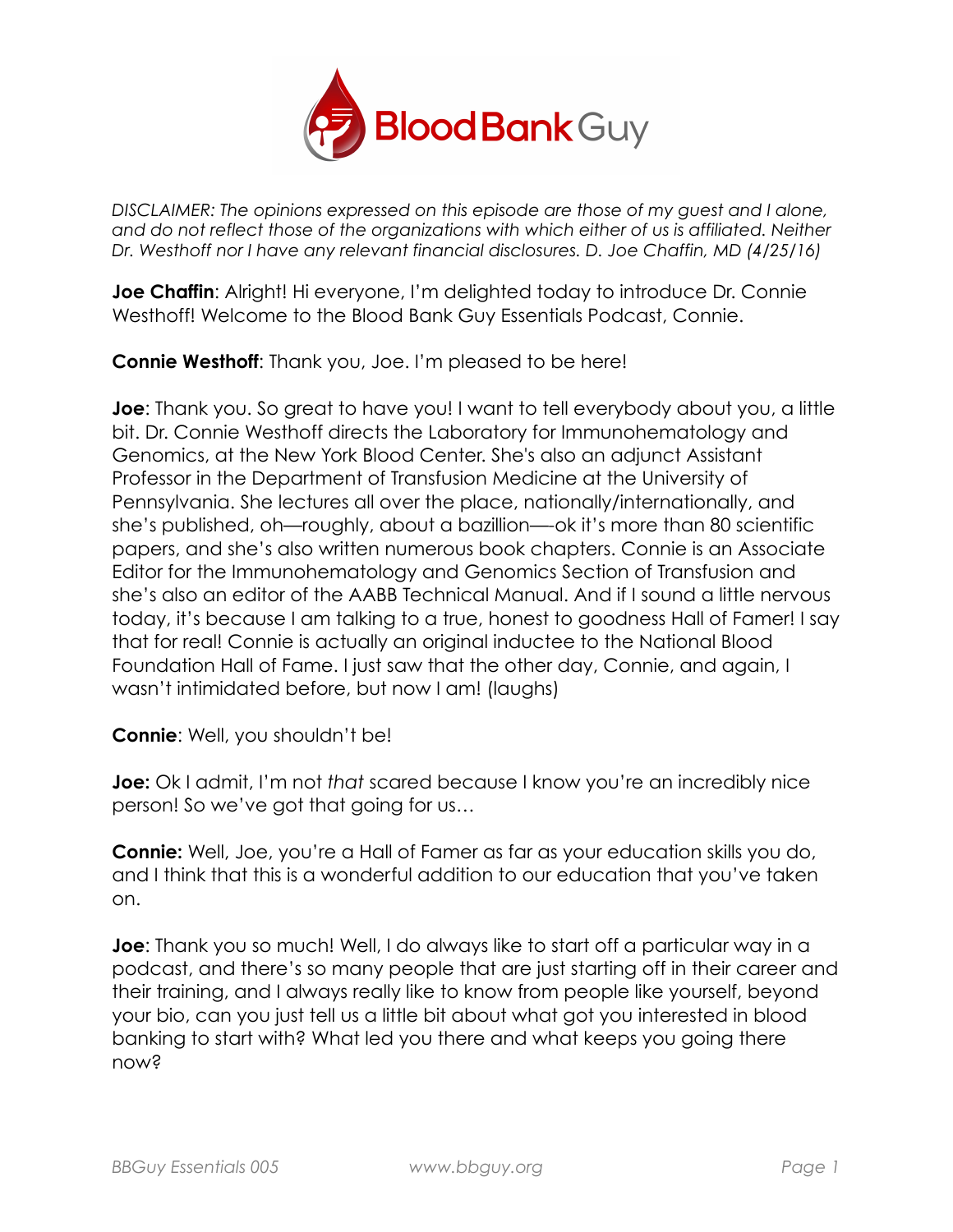**Connie**: Well, I've been in blood bank forever—the early 80's actually! But in high school and college I always kind of gravitated towards the sciences and biology, because I felt like there were so many new things to learn, and I really like the laboratory environment. I had a friend who was a med tech, and it sounded like a really perfect profession, where you got to be involved with patient care—rarely on the laboratory diagnosis side. And I also liked blood bank when I did become a med tech because of my interested in genetics. So after working for a number of years as a SBB I did go back to do a research PhD in Immunology and Molecular Genetics, because that was the time we were starting to clone the genes and I realized that, "Gee, these blood group antigens are encoded by genes and wouldn't it be cool to be involved in the cloning of the genes?"

**Joe:** And obviously, I know that a lot of your early work and your PhD work, involved work with the Rh Blood Group System, correct?

**Connie:** That's right. So Rh was—-well, I was very naive, I thought, "How can there be, you know, 50 different Rh antigens? There can't be 50 different genes in populations!" Well, I was wrong in that, there were even more than 50 different genes in Rh populations, there are about 200. But I thought you could simplify Rh if we knew about the genes. So, it has helped us explain what's going on, but it certainly hasn't simplified things.

**Joe:** Well that is for sure! But, we're going to try to make things as simple as possible today. Today, you and I are going to talk a little bit about testing for RhD. And further, a little bit about some of the new information, or at least a new approach, to variant RhD antigens that you have done—you along with a group of experts has done—really some impressive work in terms of guiding us down the right pathway. But before we get to that, I really just want to start from the beginning, and let's just talk basics. So, let's just say you're in a blood bank, you're a technologist working in a blood bank, and someone sends in a sample to you for pre-transfusion testing. What are the basic tests that a blood bank transfusion service has to do for someone with pre-transfusion testing?

**Connie:** Sure. For Rh typing, certainly, on the face of it, it's a simple test. You use an anti-D antibody reagent and you add it to the patient's red cells and you spin the cells to bring them close together, to allow those anti-D antibodies to cross-link the D antigen between different red cells, if the antigen is present. And we read agglutination, you know, that's what blood banks are based on is agglutination, when the D antigen is present, the red cells will agglutinate. But there is some variation…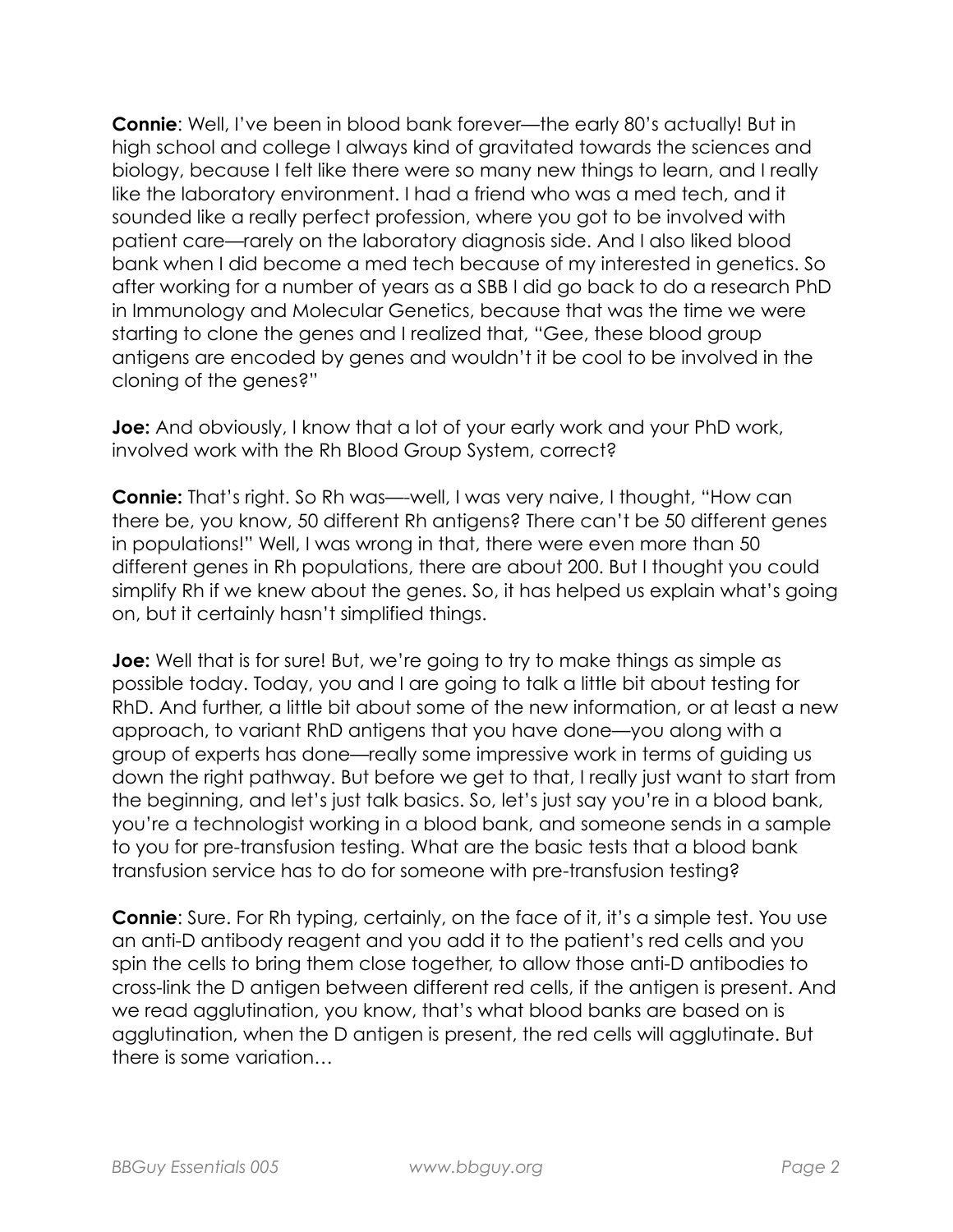So if you're doing a tube test, though, I just wanted to mention, one has an option there of adding other step to the test and taking that negative or weak reaction onto the indirect antiglobulin test, that's called a "Weak D Test" where you actually incubate the cells and the antisera and you wash them after incubating it 37 degrees and then you add the antiglobulin sera to detect bound anti-D, so you have an option there if you're doing a tube test to go on and do what we call a Weak D Test.

**Joe**: And that's important, that's something I think a lot of beginners miss that the option to do a Weak D Test is not necessarily—well, in fact it's not available as a part, anyway, of some of the more, I guess we could call them more "modern platforms" available for RhD testing, correct?

**Connie**: That's right. So the gel and the solid phase don't have that second step. But when we were all doing tube tests, it was very common to do an indirect antiglobulin test as part of Rh typing. But when that change was in the 80's, when we got the monoclonal reagents which were very good at detecting weaker than normal D antigens on red cells, at the initial spin, so a lot of us dropped the indirect antiglobulin test on patients samples at that time.

**Joe:** I see. So that's again, an interesting and important point, that the "Weak D Test", as you referred to it, the indirect antiglobulin test is done—is it fair to say that it's kind of a "just to make sure kind of test"? Someone who tests as D negative, or weaker than expected D, that you use that indirect antiglobulin test to prove that they really are or are not D positive?

**Connie:** That's right. It's more sensitive, so it will detect weaker, lower levels of D antigen. But some of us have dropped it also, because then the DAT on the patient's own cells, if there's any antiglobulin on the patient's own cells, like if they have a positive DAT that could interfere with the test and make it confusing to interpret. So that's kind of a second reason why it's been dropped because there's no harm in treating a patient as Rh negative. So, on the patient side, the indirect anti-globulin test is optional, but of course, as you've mentioned previously, it's not part of the gel.

**Joe**: Right, okay. So that's the testing for D obviously that our hypothetical person in the blood bank would do, just your basic ABO grouping, do your testing for D, and then an antibody screen. We're not going to talk about those other tests today, we're going to stick with testing for D. Okay, here's a dumb question. It's a dumb question because I'm asking it, but I do get asked this sometimes! People get a little bit confused, what's the—-and I know, trust me on this, this is a silly question. People get a little bit confused when we talk about "D," and then sometimes we call it "RhD," and then we've got a gene that's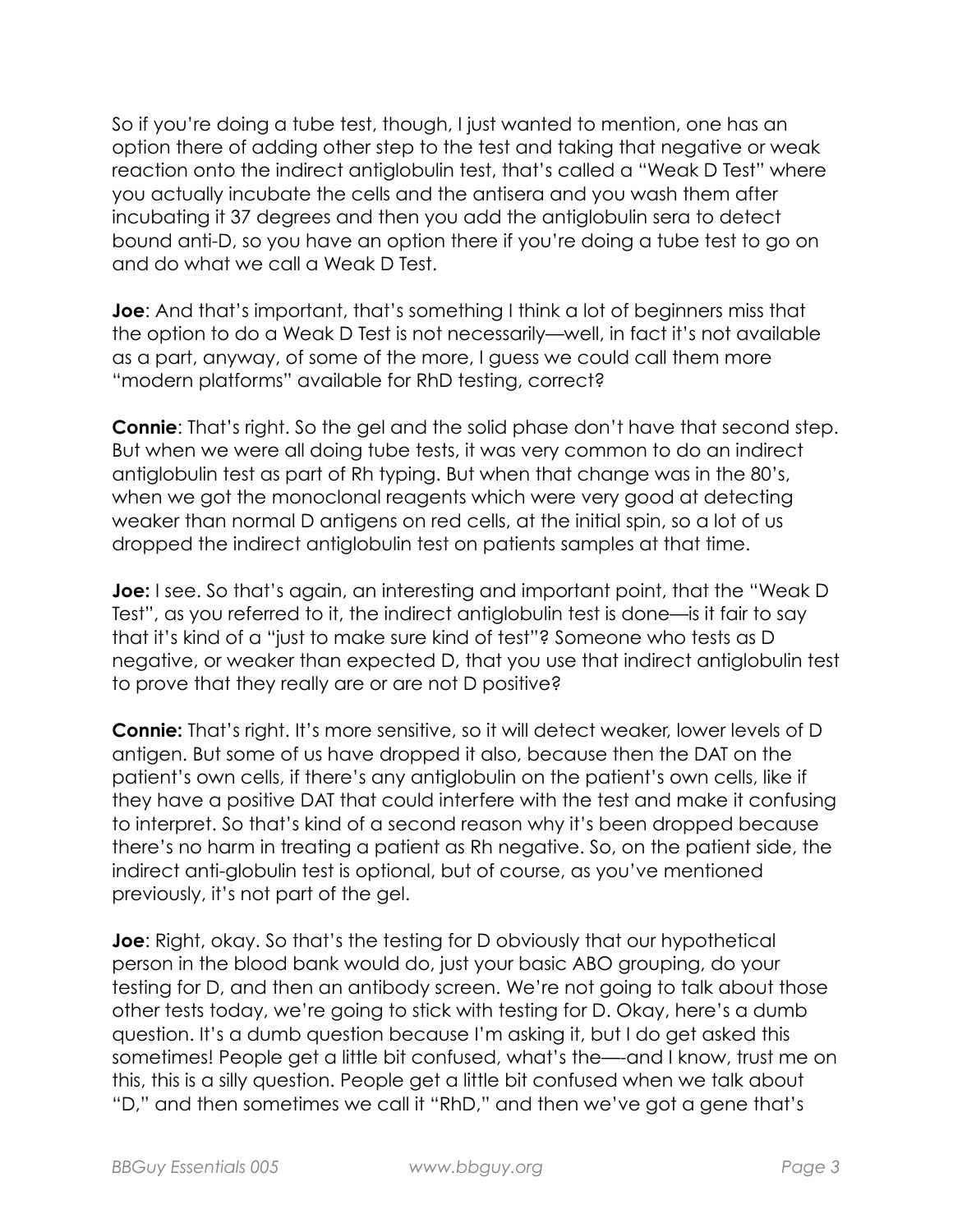capital "*RHD*", just clear up the mystery there for us, Connie, I know you can do it quickly!

**Connie**: Well, "D" all by itself always means the antigen. "RhD" can mean the antigen or the protein but we try and use it when we're talking about the protein, and then capital "RHD" means the gene, so there is a pecking order to the terminology, but if you're talking about the antigen and you just use big D that's all you really need to use.

**Joe:** That's fair! So when we talk about D testing and you've already kind of mentioned this and alluded to it, there are some potential complications to it, I mean in many cases the testing is simple and straightforward but in some cases, as you've already said, things aren't quite so straightforward. So what makes it different? Why is D different from typing someone for K or for J $k^{\alpha}$ , those seem pretty simple? "Yes it's there, no it's not there." Why are there these variations? I guess, what's different about the D antigen?

**Connie:** Yeah, that's a really good question. I call it the problem with the D antigen is that the variability in expression from on different patient red blood cells, for example, when your typing for the Kidd antigen or the K antigen, that protein is almost always expressed in high levels on the red cells and there's not very many variations in populations between different individuals. The genes are sequences are the same, but at the Rh locus there's a whole bunch of mutations going on and so, as many as 1% to 4% of the patients you type, will have some variations in their gene. And that variation in gene translates to different levels of the antigen on the red cells. Though, some of them will be harder to detect than others and so, that's not true with Kidd or Kell usually, except in rare instances. There's not a variation in the level of antigen on the red cells like there is for RhD.

**Joe:** I see. So there are variations in the antigen strength, obviously because of gene issues. Are there any other differences that make things weird with D testing, like from one lab to another or perhaps one reagent to another?

**Connie**: Yes. So, that's another good point. With the K or k or Jk<sup>a</sup> or Jk<sup>b</sup>, you're detecting a single difference in the protein. It's a single epitope. But when you're doing D typing, you're detecting the presence or absence of this whole protein. The whole protein, the whole 409 amino acids are either there or not. Now that should be simple, either have it or you don't have it. The ones that are causes problems are when it is there, and they are in a lower amount of protein than normal or in a different epitope pattern. So, for example, if you're an Rh positive, you have multiple epitopes of D on your cell surface, where if you're Jk<sup>a</sup> or Jk<sup>b</sup>, that's a single epitope difference that the reagents are detecting. This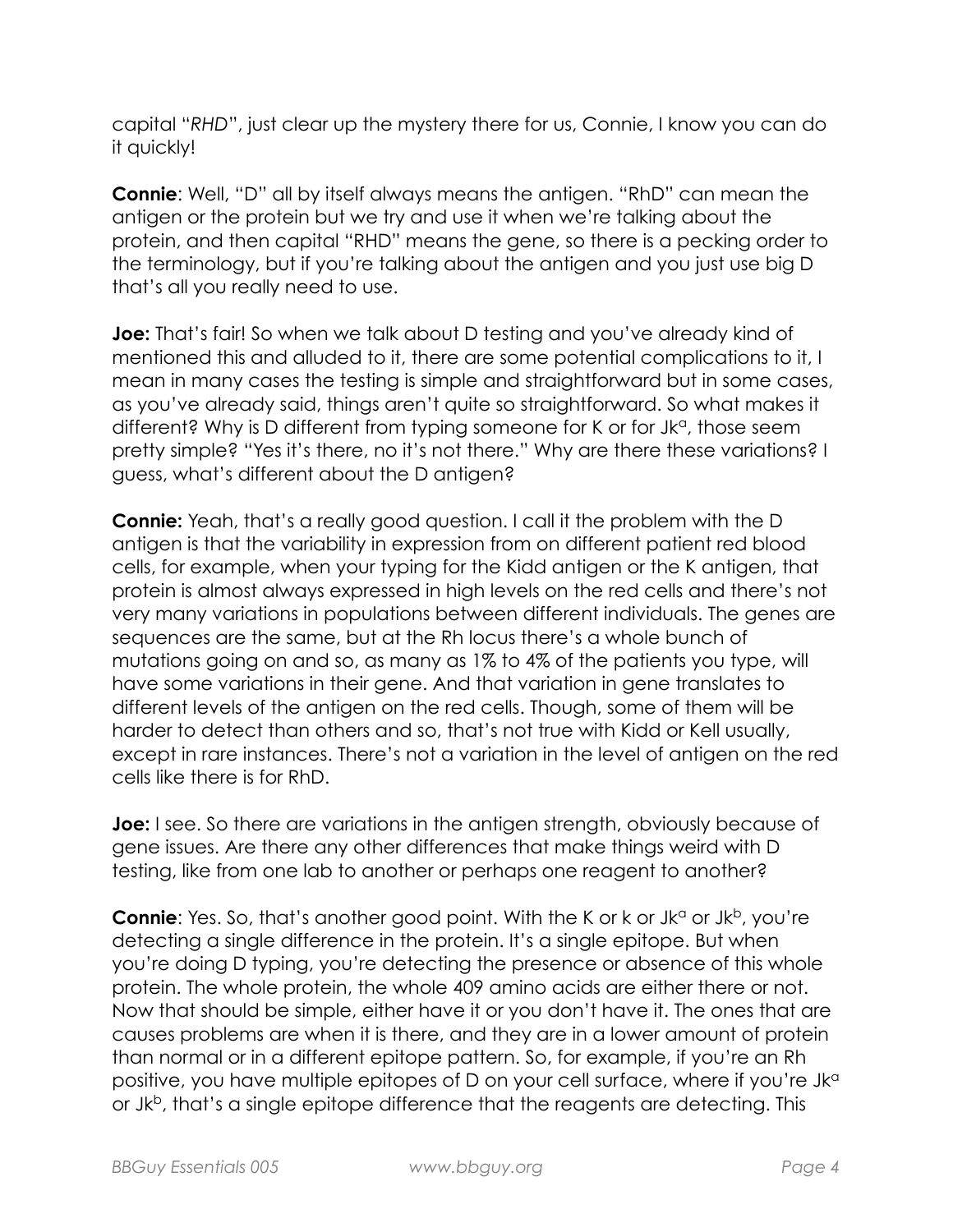variation then in the both antigen strength and the epitopes are what cause a problem.

**Joe:** So you used a word there that I just want to make sure our audience is very clear on. You talked about how with Rh D you have multiple epitopes. Let's make sure that everyone understands. Can you just give us a thumbnail on epitope? What does that mean?

**Connie:** So epitope is the part of the antigen that binds to the antibody. So when you respond to D, if you're Rh negative and you see the D antigen, you're seeing lots of bumps on the cell surface, lots of epitopes that are different from your D antigen. You don't have the D antigen. So you make an antibody to all of those foreign bumps that are—-I'm sorry for using non-scientific terminology!

## **Joe:** (laughs) That's okay!

**Connie:** But I look at the Rh protein as "the ship on the sea" of the red cell membrane and it has different bumps and bruises that the antibody is directed to. When we had anti-D reagents that were directed to all kinds of epitopes of the D protein, they were called polyclonal antibodies. Typing was a little bit easier, now with the monoclonal antibodies, they react with one epitope on D and if that's altered, then the reaction is not as strong as you would expect it to be.

**Joe**: That's so important, again, I think students miss that. The trade-off with going with monoclonal, which obviously you would assume anyway, is a potent and powerful antibody, but the tradeoff is that you're only dealing, by definition, with monoclonal with one particular epitope, right?

**Connie**: That's right and then what happens is, these monoclonal reagents out there, in different manufacturer's reagents are different. So for example, we have 11 different reagents to choose from when you're typing someone for D, and those 11 different reagents react with a different epitope of the D antigen. So that alone is responsible for some of the variability we see when we're typing patients. We may get a positive reaction with one reagent and a negative reaction with the other, because of the epitope that it's directed to. But all that really tells you is, not that you've made a mistake, though you can always go back and make sure you haven't made a mistake. It tells you though, that there's something different about that person's D antigen.

**Joe:** Right. And "Different things about the D antigen" is a topic that students have struggled with for a long time. In fact, I will be honest and tell you that many people that aren't just students, sometimes struggle with the concept. I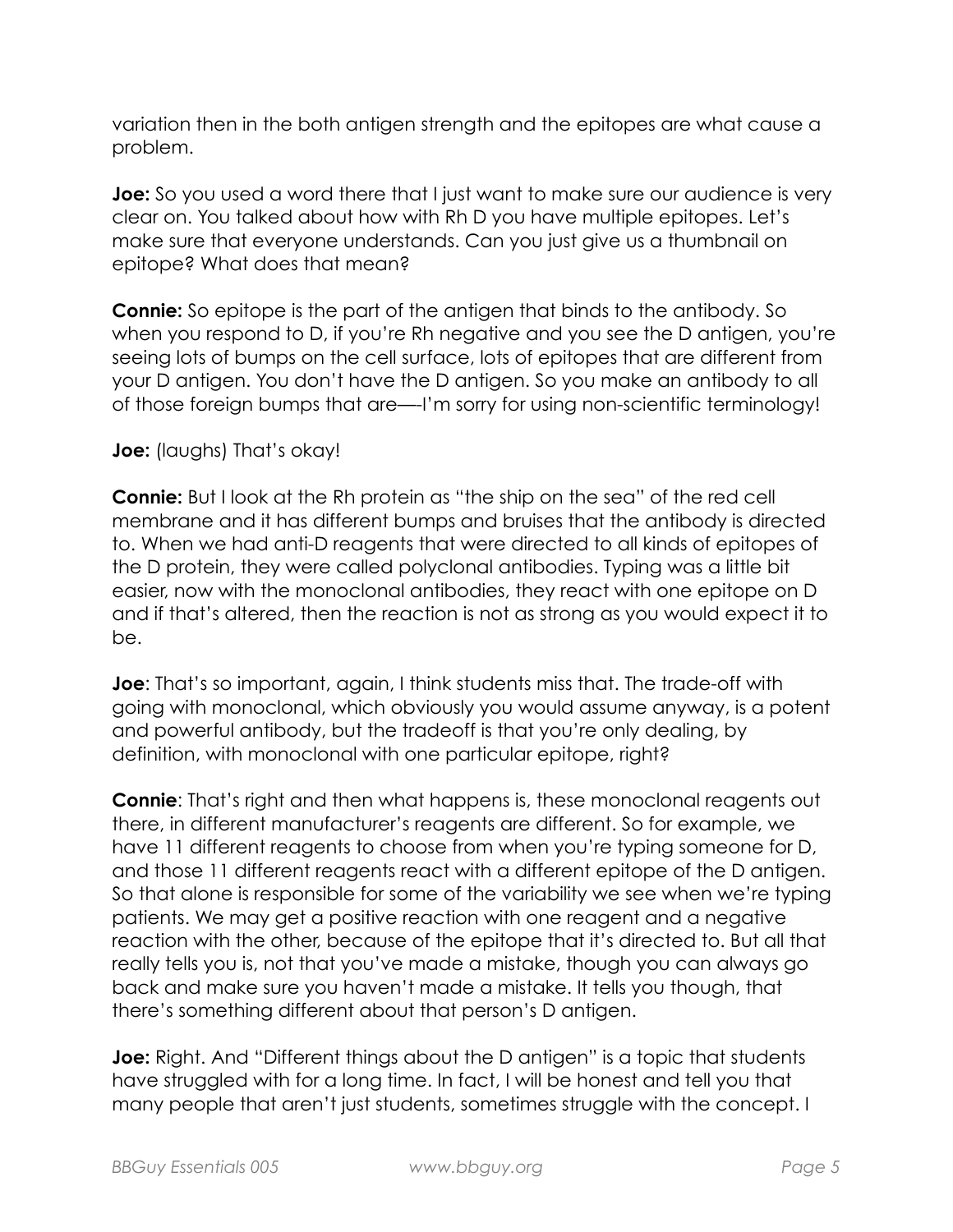did a podcast, a couple of years ago on D variants that I can't even believe the questions I've gotten as a result of it. So it's clear that people really get messed up with this whole D variant thing. So if you could, can you talk about the main variations, or at least the main categories of, I don't want to say, the "abnormal" types of D, but I guess they are, the non-standard forms of D and what do they mean? The weak D and partial D in particular, people get very confused about. So what are the differences and why should we care?

## **Connie:** (laughs)

**Joe:** That was heresy, wasn't it? "Why should we care?" How dare I say that to you! I apologize!

**Connie**: It isn't a simple topic, but it is one is probably worth trying to kind of sort out in your mind. So we've learned a lot from the genetics, and I want to make clear that whenever you see a reaction that is not the strength you expected it to be, it's not 3-4+ like what we usually see, or it's different from one reagent or another, it's telling you that there's variation in the gene in that patient. And not like I said, depending upon the people you're typing it could be 1% or 4%, so all of you in your career are going to come across that. The problem is though, some of these genetic changes doesn't put the patient at risk to make an anti-D, whereas some of the genetic changes do put you at risk for anti-D. And now that we're finally looking at the genes, we're being able to associate who's atrisk and who isn't at-risk.

And so we have two terms we use. We use a term "weak D" because these people usually have lower levels of expression of D, but they don't have a change in their epitopes. The bumps on the surface of the ocean don't really differ from normal. So these people are not prone to make anti-D. Now I never say never, but 99.9% of them won't make anti-D. They're just what we call a "weak D." Then we use this other term, "partial D," meaning you're *missing* some of those epitopes and those bumps on the surface. So, normal D is going to look foreign to you and you're at-risk to make an antibody to the bump you're missing, the epitope you're missing and those we call "partial." This is terminology that's been around for a number of years, and when we started looking at genes there were some arguments that we should just put them all in one pot, but we've really realized that we can use weak D, especially weak D we call Types 1, 2, and 3, which are the most common ones that don't have an alteration that's going to be at-risk for anti-D in one camp, and they're not atrisk and those with partial D are at-risk. Now we use to use "D"" terminology;  $D^{\upsilon}$  is an obsolete term. We really should no longer be using that. **We now use "weak D" to indicate folks that are generally not at-risk for anti D, they just have low expression levels and "partial D," meaning they have different epitopes, they**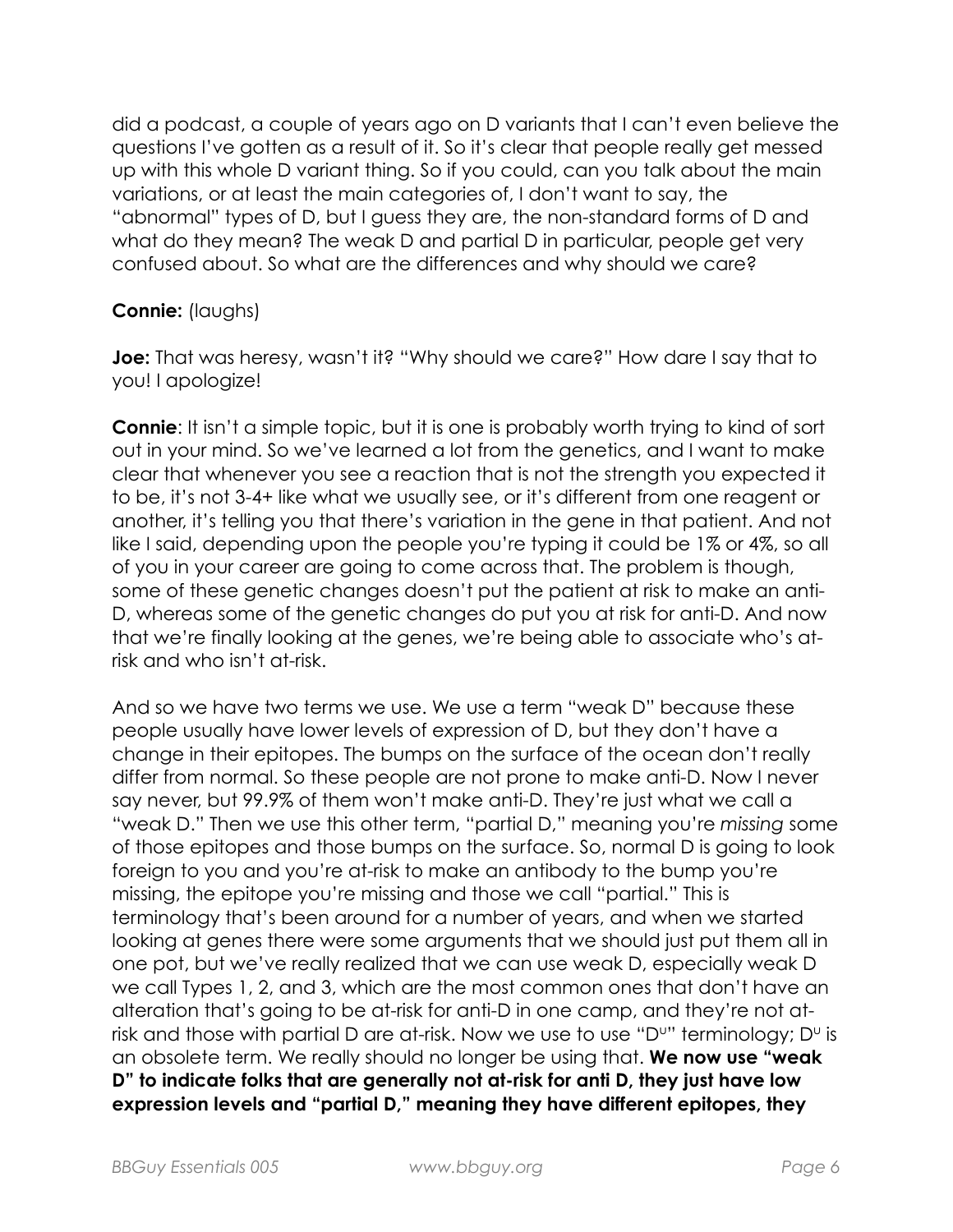**are at-risk for anti-D.** Can't tell this from the serology, though. These are going to react similar or variable, so any time you see a reaction that's not what you expect, not the strength you're expecting, it could be either a "partial category" or a "weak category." So you can't tell from that serologic reactivity, whether that patient is at-risk for anti-D or not.

**Joe:** That's a really important point. Two things on that: #1) The fact that you can't tell these apart serologically. There's been somewhat conflicting advice regarding that historically, but I feel the same way you do. And you're very clear on that, that serology is not definitive between weak D and partial D, Connie, is that fair?

**Connie:** That's right. And you know, there have been 2 camps previously, when you saw this reactivity and you didn't have the genetic analysis to back you up. People would be conservative and then treat these people as Rh negative, that was appropriate. Or people would err on the other side and would risk exposing them to anti-D and to call them positive. So some people were calling them negative and some people called them positive and we still have that very much in practice out there, some call them positive, some call them negative so that they're not at-risk for anti-D.

**Joe**: So that's point number one—actually I may have 3 points in this! Point #2) Is the "reaction weaker than expected." And I wrote that down when you said it because I think we just need to make sure that people understand that. When you say reaction weaker than expected, what should we expect with anti-D testing? What is normal?

**Connie**: What is normal is 3 to 4 +, certainly often, 4+, 3+ or 4+. So we don't like to be prescriptive, that's why I always say it's "weaker than you expect in your hands and your reagents and your method," because it's all so varied depending upon, like I said the reagent, it will depend upon whether it's a tube test or a gel card. It will depend upon which reagent, which clone you're using, so, it's always best to put it relative to your experience in your lab and what's normal in your lab. People usually often say 2+ or weaker.

**Joe:** Okay. And is that specified in the package insert for the reagent or does that vary?

**Connie:** And again to add to the confusion every reagent manufacturer says something different. Some say agglutination less than 1+, you should do an indirect antiglobulin test, some say a reaction less than 2+, you should evaluate it, maybe it's a false positive. So manufacturer's instructions cautions vary and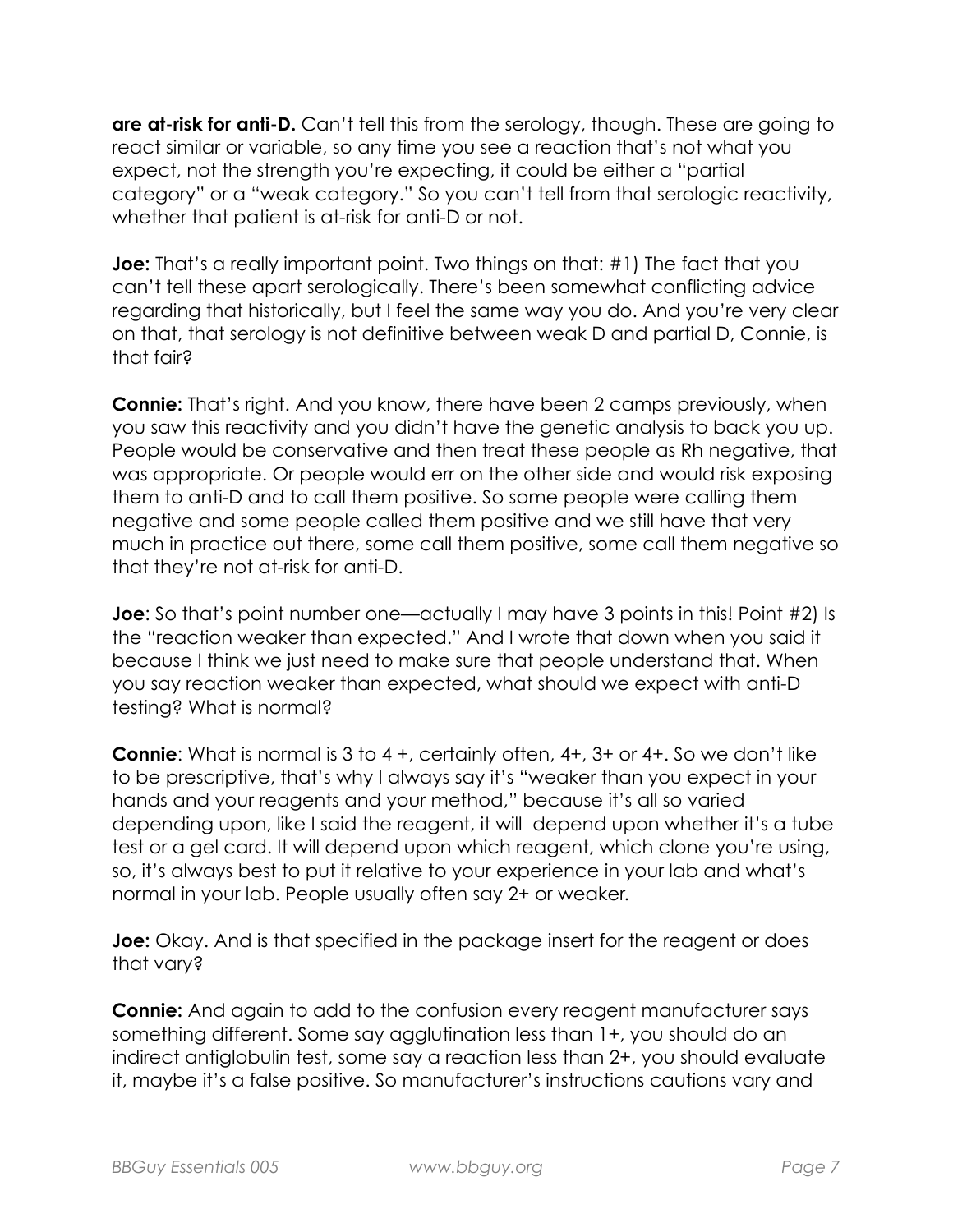adding to the confusion. But like I said, the best advice I give people is, if it's weaker than you expect in your lab, with your reagents, and with your typing.

**Joe**: And point #3 is just to summarize just what you said, because I think it's a essential for our audience to understand this. So you described the two main D variants: "weak D" and "partial D" and I want to make sure that everyone is very clear on the consequences of both of these groups of patients receiving D positive blood. For a "weak D" patient, who has a quantitative issue, lower than expected D but normal epitopes, especially if they're Types 1, 2 and 3, is it fair to say they are not prone to make an anti-D in that situation, receiving D positive blood?

**Connie**: Exactly, they're not at-risk for anti-D and women are not candidates for Rh immune globulin.

**Joe:** Ah! Excellent point! We will come back to that. The second one is the "partial D" where they have a qualitative issue. They're missing epitopes and so as a result of that, if they see a normal D antigen from a regular D positive donor they are at risk potentially of making anti-D, correct?

**Connie:** That's right. They are at-risk and if they're a woman, you know, she probably should be given Rh negative blood. Sorry guys! We're not discriminating here, but we are trying to do best practice and save the Rh negative blood for the people that will have long term consequences.

**Joe:** Excellent! So, everything you've told us we haven't really broken into anything that's incredibly new. Most of this has been known for some time and described for some time. Certainly we're discovering more and more and more mutations and significantly due to the work and your lab are doing. But since we've known about this for a while, do we have any evidence that we have an issue in laboratories? Shouldn't everyone be handling this pretty much the same?

**Connie:** Well that would be nice, but with the practice of medicine, you know, there is a lot of variations, but at the same time we're trying to work towards some standardization across the industry. I'm sure most of our audience have maybe been exposed to a situation where someone thinks they're negative but they're really typing positive. They are typing positive but thought to be negative. And the CAP survey, a number of years ago, just showed how variable practice was across the whole spectrum of the profession. If people saw a weaker than expected reaction, if it was a woman, someone would call them negative. But if someone would always call them positive so that they wouldn't waste Rh negative blood. All this variability in practice makes us not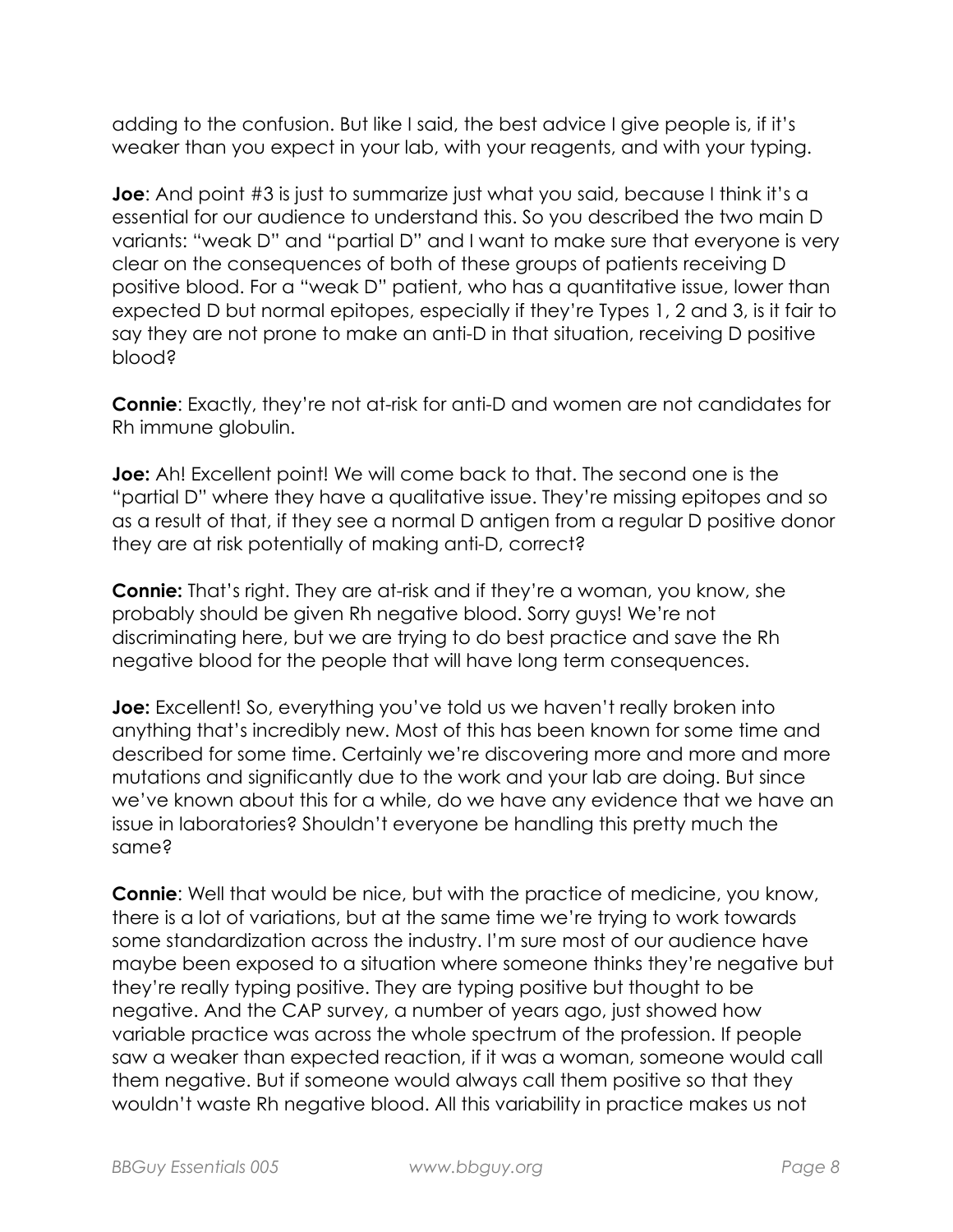very scientific about what we're doing. So I think most people feel that it is a drawback to all this variability.

**Joe:** Understand. Well, so that brings us to some of the work the you and the team of experts that you worked with have published over the last year or so, with some recommendations from AABB. So I want to just talk through those. In particular, so that I make sure that I'm setting the stage properly, I think that your recommendations, your team's recommendations revolve around the management of pregnant ladies who test with variable D patterns and blood recipients that test with variable D patterns. Is that correct? Is that the 2 areas you're focusing on primarily?

**Connie:** That's right. So the variability in practice leads to a patient being treated as positive in one hospital and negative in another hospital, and so, to try and begin to address that, there were 2 issues here. One is, who needs Rh immune globulin? Let's get that right! Who's at-risk? We want to limit Rh immune globulin use to those women who are at-risk. And the second thing is our Rh negative blood supplies. We want to conserve those for the people who need them and traumas and the neonates, etc. The work group was formed to address some kind of standardization of testing and to begin to use genotyping in these certain situations to decide what to transfuse or to give Rh immune globulin or not. So that was the work group challenge.

**Joe:** Got it. Okay, let's start with the pregnant ladies scenario. However you want to do it, whether you want to just summarize the recommendation or maybe take us through an example case or something? How would you prefer to outline how this works?

**Connie:** So maybe I can just summarize what the focus was. This Rh work group was formed already in 2013, and it had representatives from CAP (the College of American Pathologists), AABB, ABC, Red Cross, ACOG (who are the OB/GYN folks), and from the armed services. And we were charged to develop some kind of recommendation to get people to start using Rh genotyping. If you have this kind of situation when you have a D typing discrepancy, something's positive, another reagent's negative, or you see a serologic weak D type in an OB woman. So the first population we wanted to address with Rh genotyping, is those OB women. Who should get Rh negative blood and who should get Rh immune globulin? And start to phase in the use of Rh genotyping by applying it to this very critical group of patients—the pregnant woman. And at the same time, avoid unnecessary Rh immune globulin and unnecessary transfusion of Rh negative red cells. So the first issue was, why do we care about excess Rh immune globulin? Joe, do you care about excess Rh immune globulin? (laughs)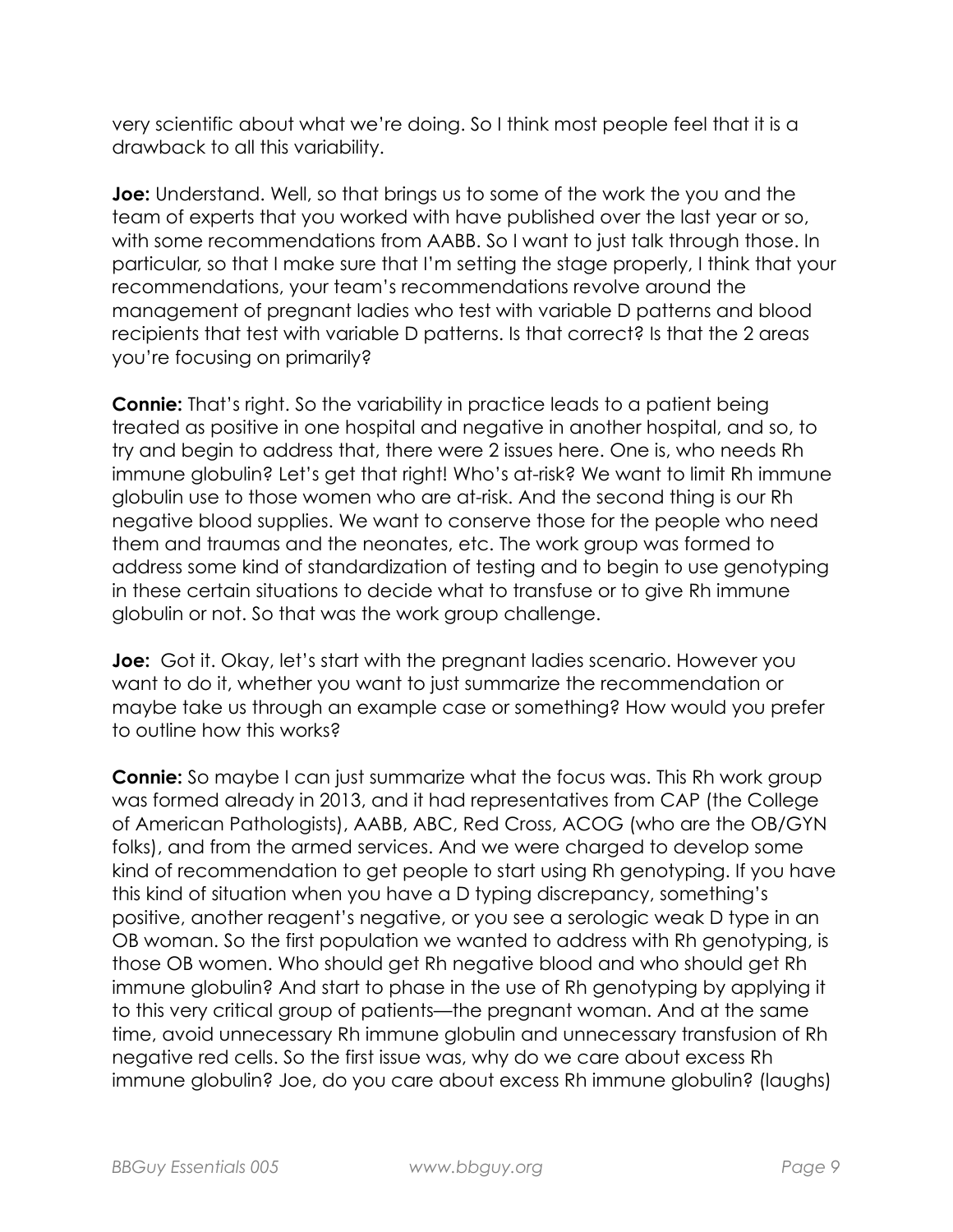**Joe:** (laughs) I'm sad to admit, Connie, I believe it was back in 2012, the podcast that I mentioned earlier where I talked about D variants, I am on record, I'm on the internet saying, "Who cares?!? What's the big deal? So we give a little unnecessary RhIG! It's worth the trade off to be safe." But in my defense, I don't think at that time, anyway, well certainly your task force hadn't been formed, and there wasn't easy availability to RhD genotyping. So I claim some innocence, but truthfully, I may have made too strong of a statement back then anyway. Sorry…go ahead.

**Connie:** Well, I would have agreed with you 100% back then, to be conservative, etc. and give her the Rh immune globulin, because we really didn't have any good alternative, did we? And certainly this is a very safe product. It has a great track record, but it's a human blood product. It's manufactured from pooled plasma from paid donors, so they must be actively immunized. Although there are no reports of transmission of hepatitis in the U.S. or virus or HIV, nothing like that was in this product, there's always a potential for new emerging agents to get into a blood product that we don't know about. Certainly I was around when HIV came around and so, that makes it kind of an ethical issue if you give a biological product that you don't really need to give. Women who have gotten this product say, "It hurts!" It's a large volume, intramuscular usually, and we have women that seek us out because they don't want to get this blood product. When we looked at it, though, the work group, with weak D Type 1, 2, and 3 in mind, there are about 25,000 or more doses of Rh immune globulin that are being given unnecessarily just in the U.S.

**Joe:** How many??? Say that one more time?!?

**Connie:** 25,000? That doesn't sound like a lot.

**Joe:** Well, annually though? 25,000 annually.

**Connie:** 25,000 annually are being given that don't need to be given. And certainly, the idea here is if a woman has this kind of—what I call a "funky Rh typing" and she's sent off for genotyping, that can become part of the results, can become part of her medical record, and she may have another pregnancy and the genotyping doesn't have to be repeated that second pregnancy. It's part of her medical record and so, it would save.

**Joe:** And to be clear, what your work group recommended was not to do RhD genotyping for all Rh negative moms, but just for ones with the discrepant or the serologic "weak D's" basically, is that correct?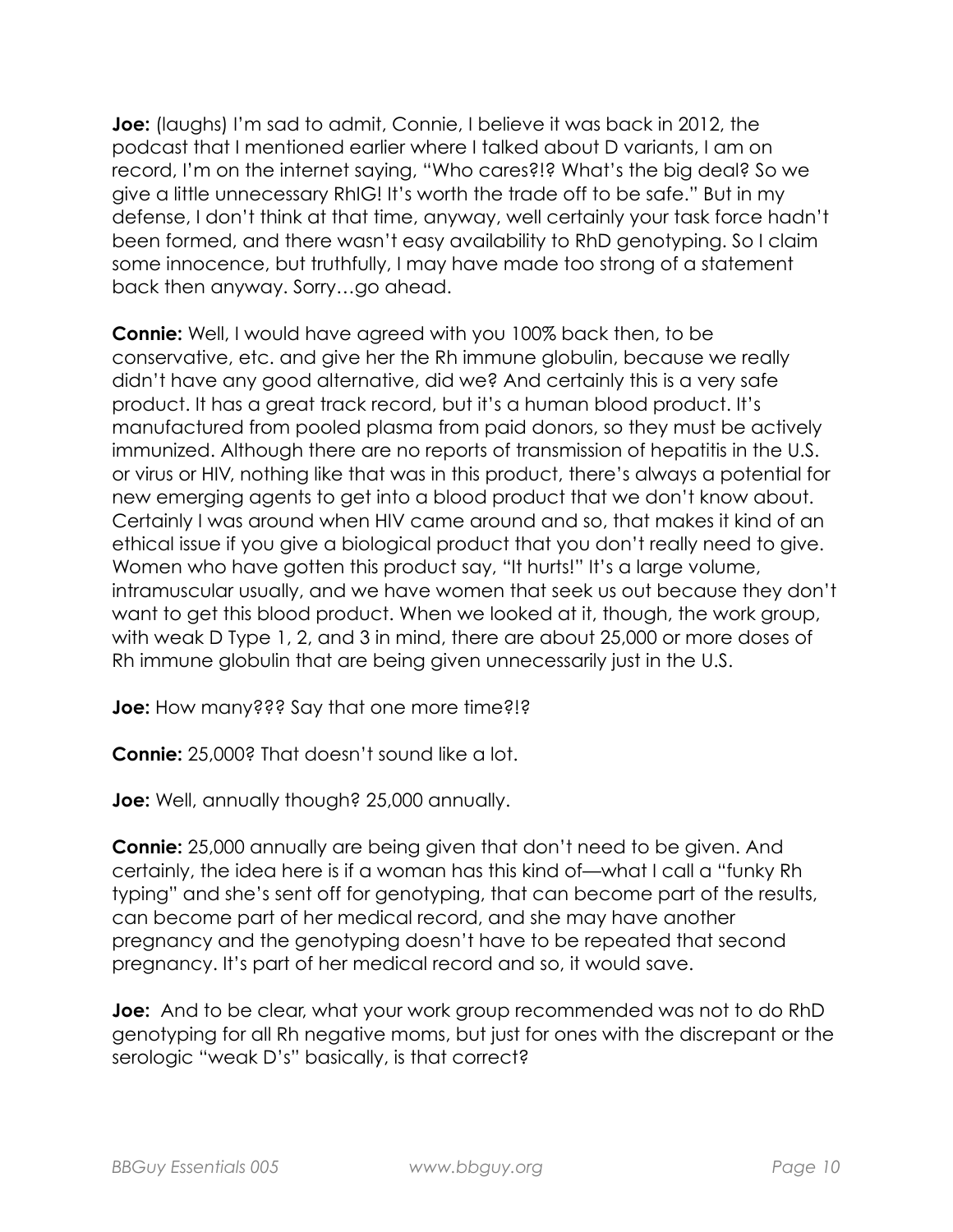**Connie:** That's right. That's always focused on the serologic "weak D's." And then on the transfusion side, if you see a young woman or a female patient with this kind of typing, some people give Rh negative blood. But if you're going to have a patient that is chronically transfused or going to get a lot of units, it behooves folks to actually genotype these patients, so that we really manage responsibly our Rh negative blood supplies. The Rh negative blood needs have been increasing throughout the years.

**Joe:** And I wanted to ask you about that, because that's—-I think in virtually every newspaper around the country over the last couple years, all we've heard about is the declining amount of blood that's being used. That "patient blood management is working, by God, and we're decreasing the amount of blood that's being used." So again, I guess the obvious question is, if that's the case, why are we so concerned about a little "unnecessary Rh negative blood use?"

**Connie:** Well, you're certainly right that blood use has been declining and that's really been a phenomenal decrease in blood usage. But what we've seen at New York Blood Center, and certainly other centers have really seen this, is the **actual Rh negative needs are increasing**. So it used to be in 2000, about 7% of our inventory had to be Rh negative to serve our Rh negative customers needs. Now it's 10% or more and some ABC Centers are saying over 13% or more. And if any of our audience are an Rh negative blood donor they know that they're being called and bugged continuously. And so where's that going and that need going? Well we certainly know that trauma takes Rh negative blood which is suspicious and we think the patients with sickle cell disease, a lot of hospitals maybe want C, E, Kell negative blood and they know that also happens to be your Rh negative blood supply is also C, E, Kell negative used. So some of the use is happening there, we like to really, really discourage that. Because we want to keep it for the female children, women of child-bearing age, and for traumas. The work group actually tried to look at this and model it and determined that about 50,000 units a year in the U.S., 50,000 Rh negative units are given unnecessarily to this patient population that has a weak D Type 1, 2 and 3 that really don't need the Rh negative blood.

**Joe:** Wow. In light of the many millions of transfusions we do every year, that seems a small number, but speaking as a blood center medical director, and dealing with Rh negative shortages, seemingly everyday, that has potential to help.

**Connie:** It certainly isn't going to hurt to have those extra 50,000 around for the trauma and the babies, right?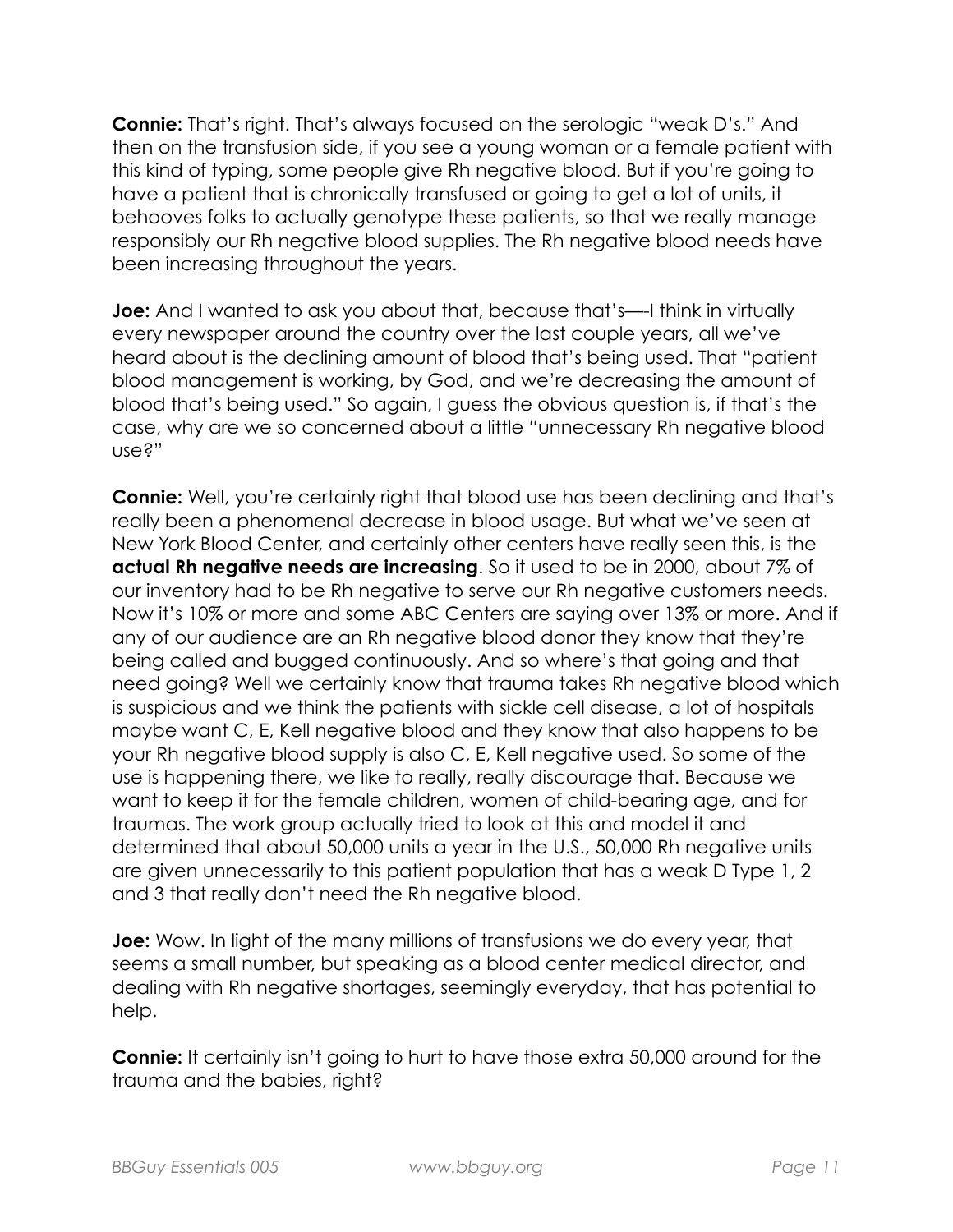**Joe:** Right! Absolutely. And again, just to make it clear, we're not talking about all Rh negative recipients being genotyped. We're talking about those with these variant types.

**Connie:** Exactly. And we're talking not necessarily, your 80 year old grandfather, although we all love our 80 year old grandfathers….and he's not going to get more than one unit or so, most people will give him a positive unit. Not everybody makes anti-D, especially hospitalized patients, but we're focusing this whole campaign on female, children, women of child-bearing age. That is our first line of patient who needs the Rh negative blood.

**Joe:** Got it. So one thing that I wanted to actually meant to ask this earlier, but in the work that you've done so far, in terms of those with these unusual D types, when you genotype them, what proportion of them, or do you have a rough idea of what proportion of them are coming out to be "weak D" Types 1, 2, or 3 vs. anything else where you would treat them more conservatively?

**Connie:** That's a really good question. We have a very diverse population and about 75% of them would have unnecessarily gotten Rh immune globulin, 75% of them are weak D Type 1, 2, and 3 and about 25% of them are partial D and really need the Rh immune globulin. It will differ on your population that your actually typing, but we've seen that hold up in different areas of the U.S., also.

**Joe:** Those are pretty good odds! I'm sorry, Connie, I interrupted you…

**Connie:** About 75% of them don't need the Rh immune globulin. But no one wants to really play that numbers game—getting the genotype. It does break up a lot of ethnic groups, you know your Hispanic, your African Americans are more likely to be "partials", your Caucasians are more likely to be weak D type 1 and 2, but there are some partial in the Caucasians also, like DVI that are fatal HDN. You never want to play this game based on ethnic group.

**Joe:** Right! (laughs) So I will tell you, since the recommendations came out last year, I've had many questions from hospitals that my blood center serves, and I will tell you that the biggest thing that they have said to me, well first, the biggest thing they've said is trying to understand exactly what was being recommended. The reason I kept harping on the "not all are Rh negative people are getting genotyping" thing, that's one of the things people ask me a lot. But aside from that, the second thing they ask about is cost and turn around time. Obviously, you and I both know that for turn around time you can't have this back in a day, but how do you respond to those questions and concerns and what practical things can people do while they're waiting, for example, for genotyping to come back?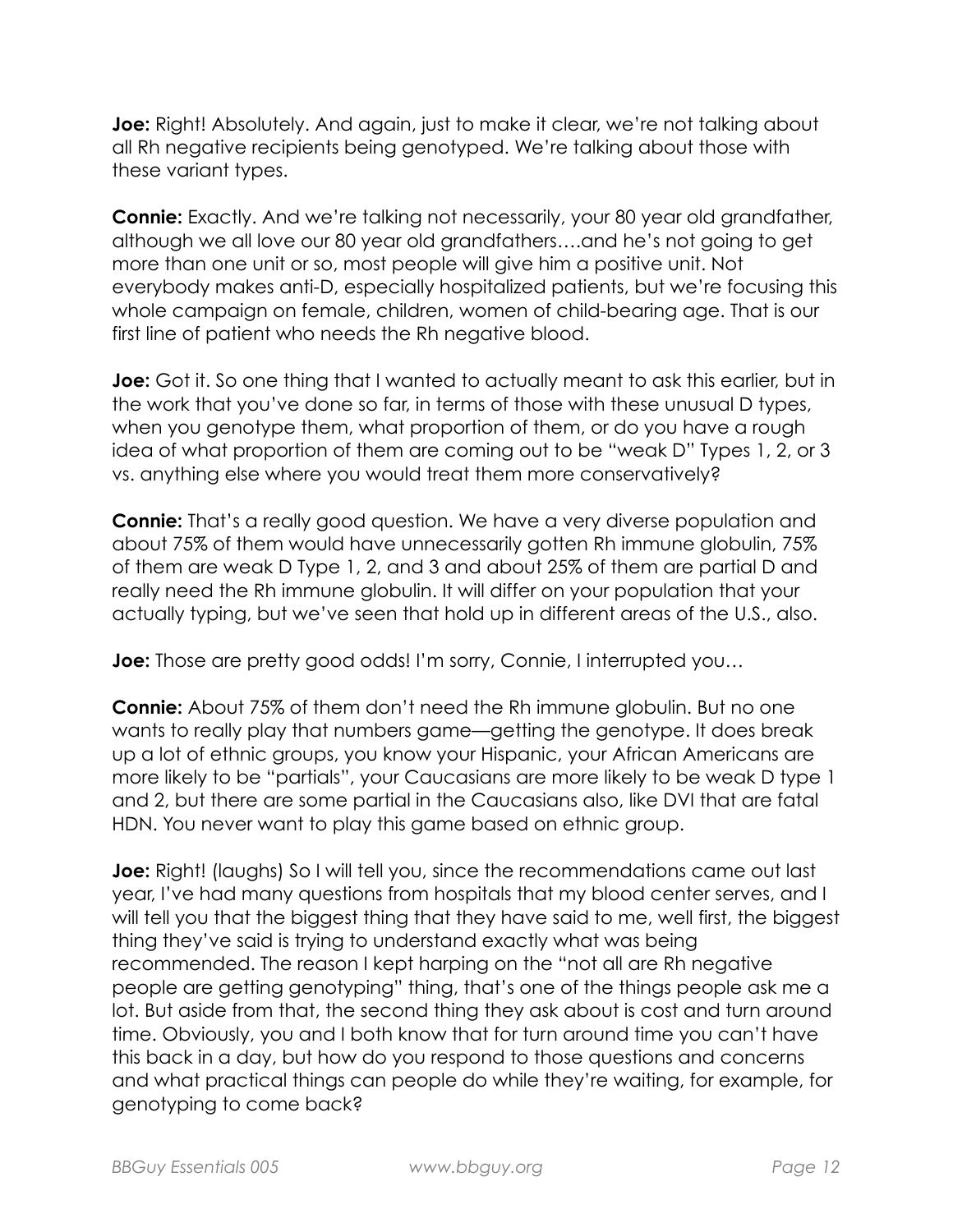**Connie:** Right. Cost is a major driver of what we do, right? And it should be, you know, the cost-benefit ratio has to be there to make it feasible. One of the things the work group did was ask the Kacker group et al\*, to look at this with us and see if this makes sense. Is there a cost savings if you're doing Rh genotyping or not, or is this an added cost to the system? In that analysis, we ask specifically how much should Rh genotyping cost to be a wash or to be a cost savings? And the assumptions made here is that this testing would be done on pregnant females with serologic weak D phenotypes, so weak D. And we compared it to managing that woman as if she was Rh negative, giving her the shot, giving her Rh immune globulin. Under the assumption that this would be done during her first pregnancy, when her Rh typing was done. Now we all know that a lot of times it doesn't happen, you don't get a type on this woman until she's delivering. Then it becomes a part of her medical record for her next pregnancy so it doesn't help you necessarily on your first pregnancy because you got that turn around time of a few days. But then look at the direct medical cost assessed over 10 to 20 year periods for all the population in the U.S.. The number they came up with that genotyping needs to cost about \$256—in the range of \$256 to \$300. I know those of us that do typing have targeted that as the cost that this service must break even at. And then it needs to be sent back and become part of the medical record now. We've tried real hard here, I'm not going to be an advertisement for the New York Blood Center to make that a 5 day turn around or less, and we've been pretty successful at that and I think most labs can turn it around. But as you know, that doesn't help you when the patient is wanting to get her shot or not and go home. The idea is that hopefully this also filters into the OB/GYN offices. That's why ACOG was involved in these discussions, so that she gets genotyped and typed at her office visit. Many of you are doing the initial OB typings from the doctor's offices and this is where you can intervene.

\**Kacker S et al, "Financial implications of RHD genotyping of pregnant women with a serologic weak D phenotype," Transfusion 2015;55;2095–2103*

**Joe:** Right. That's such an important point. It's not a stat test, obviously...

## **Connie:** That's right.

**Joe:** ... and it's better done when you're planning ahead. What I've been telling hospitals when they're in the situation where they have someone in-house, and they're having to make the decisions, that based on the data that you guys have published, I would treat them conservatively while they're waiting for the genotyping to come back. Is that fair?